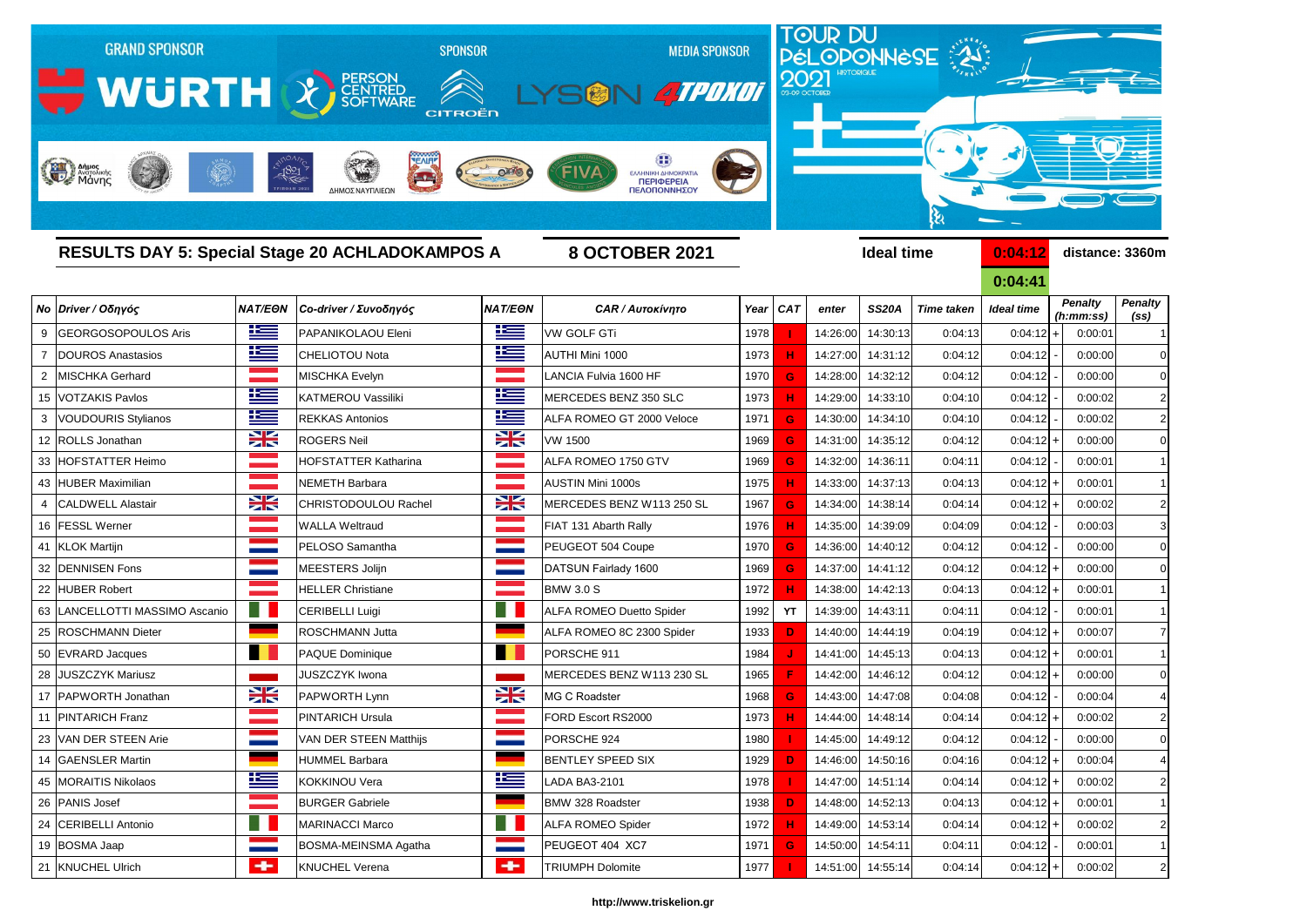

**0:04:41**

| <b>Ideal time</b> |                          | <b>Penalty</b><br>(h:mm:ss) | <b>Penalty</b><br>(ss) |  |  |  |  |
|-------------------|--------------------------|-----------------------------|------------------------|--|--|--|--|
| 0:04:12           | $\ddot{}$                | 0:00:24                     | 24                     |  |  |  |  |
| 0:04:12           | $\ddot{}$                | 0:00:01                     | 1                      |  |  |  |  |
| 0:04:12           | $\ddot{}$                | 0:00:01                     | 1                      |  |  |  |  |
| 0:04:12           | -                        | 0:00:02                     | $\overline{c}$         |  |  |  |  |
| 0:04:12           | $\ddot{}$                | 0:00:05                     | 5                      |  |  |  |  |
| 0:04:12           | $\overline{\phantom{0}}$ | 0:00:02                     | $\overline{c}$         |  |  |  |  |
| 0:04:12           | $\overline{\phantom{0}}$ | 0:00:01                     | 1                      |  |  |  |  |
| 0:04:12           | $\ddot{}$                | 0:00:03                     | 3                      |  |  |  |  |
| 0:04:12           | $\ddot{}$                | 0:00:02                     | $\overline{c}$         |  |  |  |  |
| 0:04:12           | $\ddot{}$                | 0:00:01                     | 1                      |  |  |  |  |
| 0:04:12           | $\ddot{}$                | 0:00:01                     | 1                      |  |  |  |  |
| 0:04:12           | $\overline{a}$           | 0:00:00                     | 0                      |  |  |  |  |
| 0:04:12           | $\ddot{}$                | 0:00:07                     | 7                      |  |  |  |  |
| 0:04:12           | $\overline{a}$           | 0:00:07                     | 7                      |  |  |  |  |
| 0:04:12           | $\ddot{}$                | 0:00:10                     | 10                     |  |  |  |  |
| 0:04:12           | $\ddot{}$                | 0:00:02                     | $\overline{2}$         |  |  |  |  |
| 0:04:12           | $\ddot{}$                | 0:00:27                     | 27                     |  |  |  |  |
| 0:04:12           | $\ddot{}$                | 0:00:00                     | 0                      |  |  |  |  |
| 0:04:12           | $\ddot{}$                | 0:00:01                     | 1                      |  |  |  |  |
| 0:04:12           | +                        | 0:00:00                     | 0                      |  |  |  |  |
| 0:04:12           | $\ddot{}$                | 0:00:07                     | 7                      |  |  |  |  |
| 0:04:12           | +                        | 0:00:02                     | 2                      |  |  |  |  |
| 0:04:12           | $\ddot{}$                | 0:00:29                     | 29                     |  |  |  |  |
| 0:04:12           | -                        | 0:04:12                     | 300                    |  |  |  |  |
| 0:04:12           |                          | 0:04:12                     | 300                    |  |  |  |  |
| 0:04:12           |                          | 0:04:12                     | 300                    |  |  |  |  |

# *Νο Driver / Οδηγός NAT/EΘΝ Co-driver / Συνοδηγός NAT/EΘΝ CAR / Αυτοκίνητο Year CAT enter SS20A Time taken Ideal time* 34 OLSZEWSKI Jerzy **Schelfhout Lieve MERCEDES BENZ W113 280 SL 1969 G** 14:52:00 14:56:36 0:04:36 1:00:04:36 + 0:04 58 BEECHENER Richard **BEECHENER Anja** BEECHENER Anja MERCEDES BENZ W113 230 SL 1964 **F** 14:53:00 14:57:13 0:04:13 1 ARVANITIS Nikolaos**\*** CHARALAMPAKI Ioanna**\*** AUSTIN Healey 100/4 BN2 1956 **E** 14:54:00 14:58:13 0:04:13 0:04:12 + 0:00:01 1 36 MLCOCH Hansi STEIDLER Burgi **ALFA ROMEO Junior Sport Zagato** 1970 **G** 14:55:00 14:59:10 0:04:10 48 WOLHFART Volker LAUTON Karin PORSCHE 911 SC 1980  **I**  14:56:00 15:00:17 0:04:17 0:04:12 + 0:00:05 5 47 STEFOU Alexandros ZACHAROPOULOS Nikolaos NISSAN A10 Violet 1980  **I**  14:57:00 15:01:10 0:04:10 0:04:12 - 0:00:02 2 35 MOSCICKI Artur MOSCICKI Adrian MOSCICKI Adrian MERCEDES BENZ W113 280 SL 1969 **G** 14:58:00 15:02:11 0:04:11 27 LUZI Lucio MAMBRETTI Anna JAGUAR XK120 OTS 1951 **E** 14:59:00 15:03:15 0:04:15 0:04:12 + 0:00:03 3 51 ZACHOPOULOU-ANTONATOU Christi**nica Land ZACHOPOULOU Miranda** LANCIA Fulvia Coupe 1,3s 1973 **H** 15:00:00 15:04:14 0:04:14 18 KOPER Maarten KOPER Saskia PORSCHE 944 Turbo 1985 <mark> J </mark> 15:01:00 15:05:13 0:04:13 0:04:12 + 0:00:01 1 31 DELL"AGNELLO Marco **DELLETAGNELLO Andrea** ALFA ROMEO Spider Junior 1969 **G** 15:02:00 15:06:13 0:04:13 55 FILIPOWICZ Tomasz RODEK Joanna Lidia MERCEDES BENZ W121 190 SL 1959 **E** 15:03:00 15:07:12 0:04:12 0:04:12 - 0:00:00 0 61 ADRIAENS Serge BELMANS Danielle PORSCHE 911 1989 |YT |15:04:00 15:08:19 0:04:19 0:04:12 + 0:00:07 7 39 KEMPE Jim KEMPE Hennie 1971 <mark> G </mark> 15:05:00 15:09:05 0:04:05 0:04:12 - | 0:00:07 7 52 LAGIOS Miltiades **KOUTSIS Ioannis MERCEDES BENZ W191/170 DS** 1953 **E** 15:06:00 15:10:22 0:04:22 42 STORACE Francesco **PAULUCCI BAROUKH Francesca** TRIUMPH TR6 1974 **H** 15:07:00 15:11:14 0:04:14 40 BANTZIS Antonios **PAPASOTIRIOU Dimosthenis** LANCIA Beta Montecarlo 1976 **H** 15:08:00 15:12:39 0:04:39 49 OGNEAN Viorel OGNEAN Levana TOYOTA Celica Supra 1982  **J**  15:09:00 15:13:12 0:04:12 0:04:12 + 0:00:00 0 46 KUIPER Remco WANTIA Jordy DATSUN 180B 1978  **I**  15:10:00 15:14:13 0:04:13 0:04:12 + 0:00:01 1 20 FOWLER David BARNICOAT James TRIUMPH Spitfire MKII 1965 <mark> F </mark> 15:11:00 15:15:12 0:04:12 0:04:12 + 0:00:00 0 44 NIETRZEBA Adam **LYSON Tomasz BUICK Century Custom Wagon** 1976 **H** 15:12:00 15:16:19 0:04:19 37 MALUSZYNSKA Joanna **DOBANIEWICZ-GRABOWSKA Magdale MERCEDES BENZ W113 280 SL** 1970 **G** 15:13:00 15:17:14 0:04:14 62 SATRAZEMI Maria RALLI Sia ALFA ROMEO Spider S4 1990  **YT**  15:14:00 15:18:41 0:04:41 0:04:12 + 0:00:29 29 8 BUSH Julian PAPWORTH Simon ALFA ROMEO 1750 Spider 1971 **G** 0:04:12 - 0:04:12 300 6 KEIJSER Ton\*\* KEIJSER Mariken MGA Roadster 1958 0:04:12 - | 0:04:12 300 5 VAN ZANTEN Edward**\*\*** VAN ZANTEN Mirjam PEUGEOT 504 Coupe 1972 **H** 0:04:12 - 0:04:12 300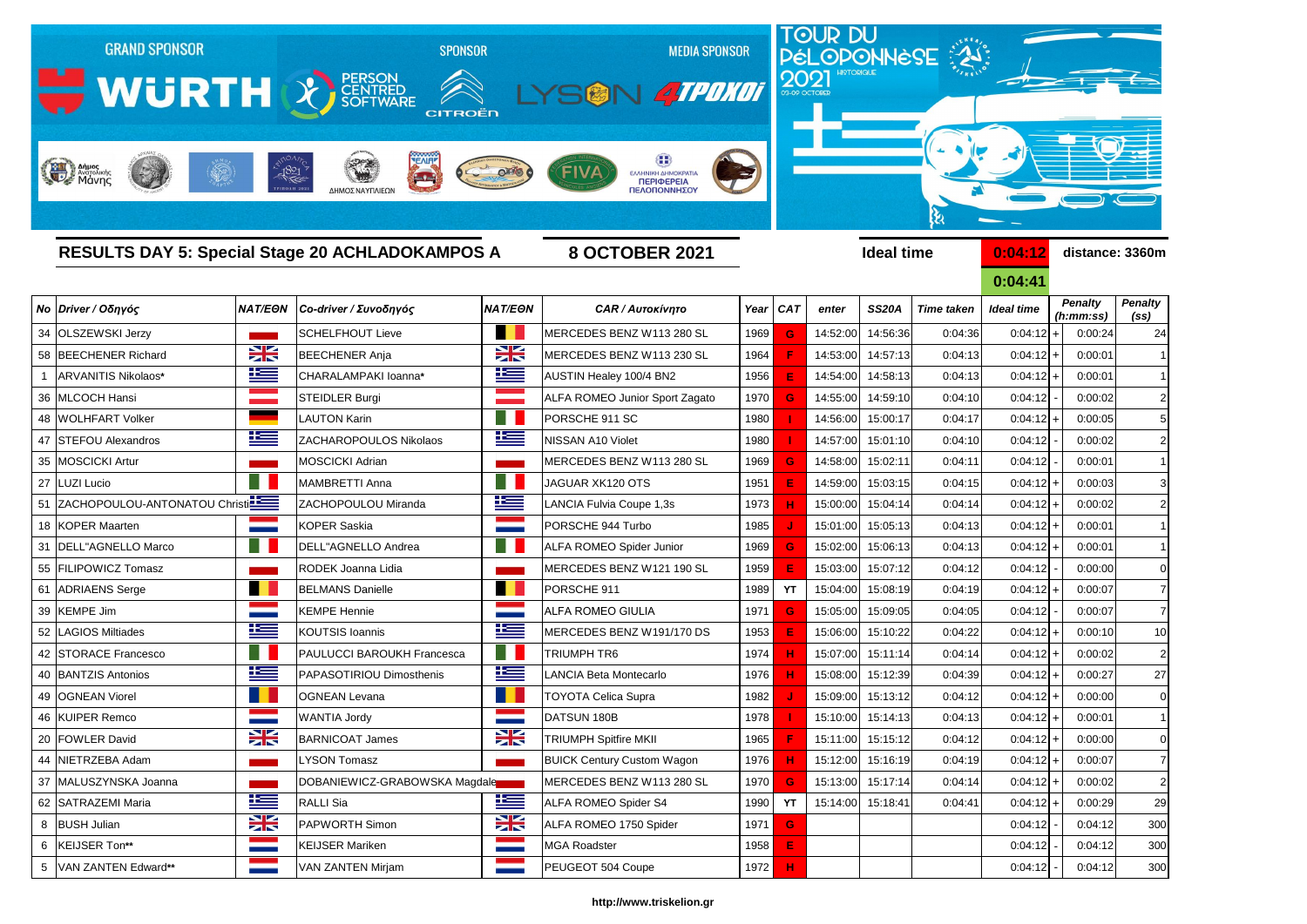

|    |                              | <b>RESULTS DAY 5: Special Stage 20 ACHLADOKAMPOS A</b><br><b>8 OCTOBER 2021</b> |                               |                |                                    |      |            |          | <b>Ideal time</b> |                   | 0:04:12     | distance: 3360m      |                                     |  |
|----|------------------------------|---------------------------------------------------------------------------------|-------------------------------|----------------|------------------------------------|------|------------|----------|-------------------|-------------------|-------------|----------------------|-------------------------------------|--|
|    |                              |                                                                                 |                               |                |                                    |      |            |          |                   |                   | 0:04:41     |                      |                                     |  |
|    | Νο Driver / Οδηγός           | <b>NAT/EON</b>                                                                  | Co-driver / Συνοδηγός         | <b>NAT/EON</b> | <b>CAR / Αυτοκίνητο</b>            |      | Year CAT   | enter    | <b>SS20A</b>      | <b>Time taken</b> | Ideal time  | Penalty<br>(h:mm:ss) | <b>Penalty</b><br>(s <sub>s</sub> ) |  |
|    | 29 POSMYK Jordan             |                                                                                 | PALUCHOWSKI Pawel             |                | MERCEDES BENZ W113 230 SL          | 1965 | F          |          |                   |                   | 0:04:12     | 0:04:12              | 300                                 |  |
| 60 | NOBLE John                   | $\geq$                                                                          | NOBLE Jean                    | X              | <b><i>MERCEDES BENZ 280SL</i></b>  | 1970 | G          | 15:20:00 | 15:24:43          | 0:04:43           | 0:04:41     | 0:00:02              | 2                                   |  |
|    | 56 MOTTIRONI Pierluigi       |                                                                                 | <b>QUINTILIANI Daniela</b>    | H.             | <b>ALFA ROMEO Giulia Sprint</b>    | 1962 |            | 15:21:00 | 15:25:40          | 0:04:40           | 0:04:41     | 0:00:01              |                                     |  |
|    | 57 STIPCICH Pierluigi        |                                                                                 | <b>TOMBOLINI Alfredo</b>      | H.             | <b>ALFA ROMEO Giulia Spider</b>    | 1962 |            | 15:22:00 | 15:26:43          | 0:04:43           | 0:04:41     | 0:00:02              | $\overline{2}$                      |  |
|    | 54 GIUSTINI Carlo            |                                                                                 | MIZINA Svetlana               | ٠H             | <b>ALFA ROMEO Giulietta Spider</b> | 1957 | E.         | 15:23:00 | 15:27:42          | 0:04:42           | 0:04:41     | 0:00:01              | 1                                   |  |
| 38 | <b>DUPEN Ella</b>            | $\geq$                                                                          | CHRISTODOULOU Sophia          | $\frac{1}{2}$  | VW Beetle 1300                     | 1971 | G          | 15:24:00 |                   |                   | 0:04:41     | 0:04:41              | 300                                 |  |
| 59 | <b>SAMARAS Alexandros</b>    | <u>is s</u>                                                                     | SAMARA Alexandra              | <u>ik s</u>    | ROLLS ROYCE SILVER SHADOW          | 1968 | G          |          |                   |                   | 0:04:41     | 0:04:41              | 300                                 |  |
|    | 53 KARIOTIS Ioannis          | 些                                                                               | <b>KARIOTI Maria</b>          | 些              | DKW 3=6                            | 1960 | Е          |          |                   |                   | 0:04:12     | 0:04:12              | 300                                 |  |
| 64 | <b>LOUMIDIS Aris</b>         | <u>is –</u>                                                                     | <b>LOUMIDI Lena</b>           | 些              | <b>CORD Phaeton</b>                | 1936 | SV         | 15:26:00 | 15:30:22          | 0:04:22           | 0:04:12     | 0:00:10              | 10                                  |  |
| 65 | SINANOGLOU Athanasios        | <u>ik –</u>                                                                     | SANTAMOURI Danae-Sake         | 些              | PORSCHE 356 B s cabriolet          | 1963 | SV         | 15:27:00 | 15:31:14          | 0:04:14           | 0:04:12     | 0:00:02              | $\overline{2}$                      |  |
| 66 | <b>INGLESSIS Ioannis</b>     | 些                                                                               | KAMILARI Anna-Maria           | <u>is </u>     | CHEVROLET Corvette C2              | 1965 | <b>SV</b>  |          |                   |                   | 0:04:12     | 0:04:12              | 300                                 |  |
| 81 | <b>KASTRINOS Alexandros</b>  | 些                                                                               | <b>TBA</b>                    | <u>K </u>      | PAN KAR BEACH BUGGY                | 1967 | SV         |          |                   |                   | 0:04:12     | 0:04:12              | 300                                 |  |
| 67 | <b>CHRYSOSPATHIS Ioannis</b> | 华                                                                               | <b>VELONI Anny</b>            | ٢Œ             | PORSCHE 911T                       | 1971 | SV         | 15:28:00 | 15:32:18          | 0:04:18           | 0:04:12     | 0:00:06              | 6                                   |  |
|    | 68 ARVANITIS Grigoris        | 些                                                                               | <b>ARVANITI Foteini</b>       | <u>is </u>     | LANCIA Fulvia Coupe 1,3s           | 1972 | SV         | 15:29:00 | 15:33:06          | 0:04:06           | 0:04:12     | 0:00:06              | 6                                   |  |
| 69 | NTZOUMANIS Athanasios        | <u>ik –</u>                                                                     | <b>ZACHARIS KONSTANTINOS</b>  | <u>ik s</u>    | <b>ANCIA Fulvia Coupe 1,3s</b>     | 1973 | <b>SV</b>  | 15:30:00 | 15:34:11          | 0:04:11           | 0:04:12     | 0:00:01              |                                     |  |
|    | 70 KOTTIS Vasileios          | <u>ik –</u>                                                                     | <b>TBA</b>                    | <u>ik –</u>    | <b>BMW 2002</b>                    | 1974 | SV         |          |                   |                   | 0:04:12     | 0:04:12              | 300                                 |  |
|    | 76 NTOULIAS Andreas          | <u>is –</u>                                                                     | NTOULIAS Michael              | <u>is –</u>    | FIAT 124 ABARTH                    | 1974 | SV         | 15:42:00 | 15:46:29          | 0:04:29           | $0:04:12$ + | 0:00:17              | 17                                  |  |
|    | 82   DAGRES Athanasios       | 坚                                                                               | DAGRES Georgios               | <u>is </u>     | <b>MERCEDES BENZ 220</b>           | 1974 | SV         | 15:41:00 | 15:45:13          | 0:04:13           | $0:04:12$ + | 0:00:01              | -1                                  |  |
|    | NIKOLOPOULOU Eleni           | <u>ik a</u>                                                                     | <b>GEORGILIS Kostis</b>       | 华              | <b>VW 1300</b>                     | 1976 | SV         | 15:31:00 | 15:35:21          | 0:04:21           | $0:04:12$ + | 0:00:09              | 9                                   |  |
|    | 72 MATSOUKIS Petros          | <u>ies</u>                                                                      | MALIAKI Maria                 | 连              | MERCEDES BENZ W123 Coupe           | 1978 | SV         |          | 15:32:00 15:36:12 | 0:04:12           | $0:04:12$ + | 0:00:00              | 0                                   |  |
|    | 73 KONTOGIORGIS Spyridon     | <u>ik s</u>                                                                     | <b>ANDRIOTIS Konstantinos</b> | 上三             | FIAT X1/9                          | 1980 | SV         | 15:33:00 | 15:37:16          | 0:04:16           | $0:04:12$ + | 0:00:04              | 4                                   |  |
|    | 74 DESYLAS Spyros            | <u>ik s</u>                                                                     | <b>DESYLA Aikaterini</b>      | <u>is </u>     | PORSCHE 911T                       | 1980 | SV         | 15:34:00 | 15:38:13          | 0:04:13           | $0:04:12$ + | 0:00:01              | -1                                  |  |
|    | 75 MERTINOS Akis             | <u>ik s</u>                                                                     | <b>KYPRAIOS Gerasimos</b>     | <u>ika </u>    | FORD Fiesta MK1                    | 1981 | ${\sf SV}$ | 15:35:00 | 15:39:14          | 0:04:14           | $0:04:12$ + | 0:00:02              | $\overline{2}$                      |  |
|    | 79 KONSTANTAKOS Georgios     | <u>iks </u>                                                                     | <b>VICKY Zoe</b>              | <u>ik s</u>    | <b>MATRA MURENA</b>                | 1981 | <b>SV</b>  |          |                   |                   | 0:04:12     | 0:04:12              | 300                                 |  |
|    | 77   PALAIOLOGOS Ioannis     | <u>ik s</u>                                                                     | <b>STRANTZALI Maria</b>       | <u>ika </u>    | LOTUS Excel                        | 1984 | SV         | 15:37:00 | 15:41:12          | 0:04:12           | $0:04:12$ + | 0:00:00              | $\boldsymbol{0}$                    |  |
|    | 78 ZAFIRAKIS Ioannis         | <u>ika </u>                                                                     | PATELIDA Kaliopi              | <u>iks </u>    | <b>TOYOTA Celica-Supra</b>         | 1984 | <b>SV</b>  | 15:38:00 | 15:42:12          | 0:04:12           | $0:04:12$ + | 0:00:00              | $\mathbf 0$                         |  |